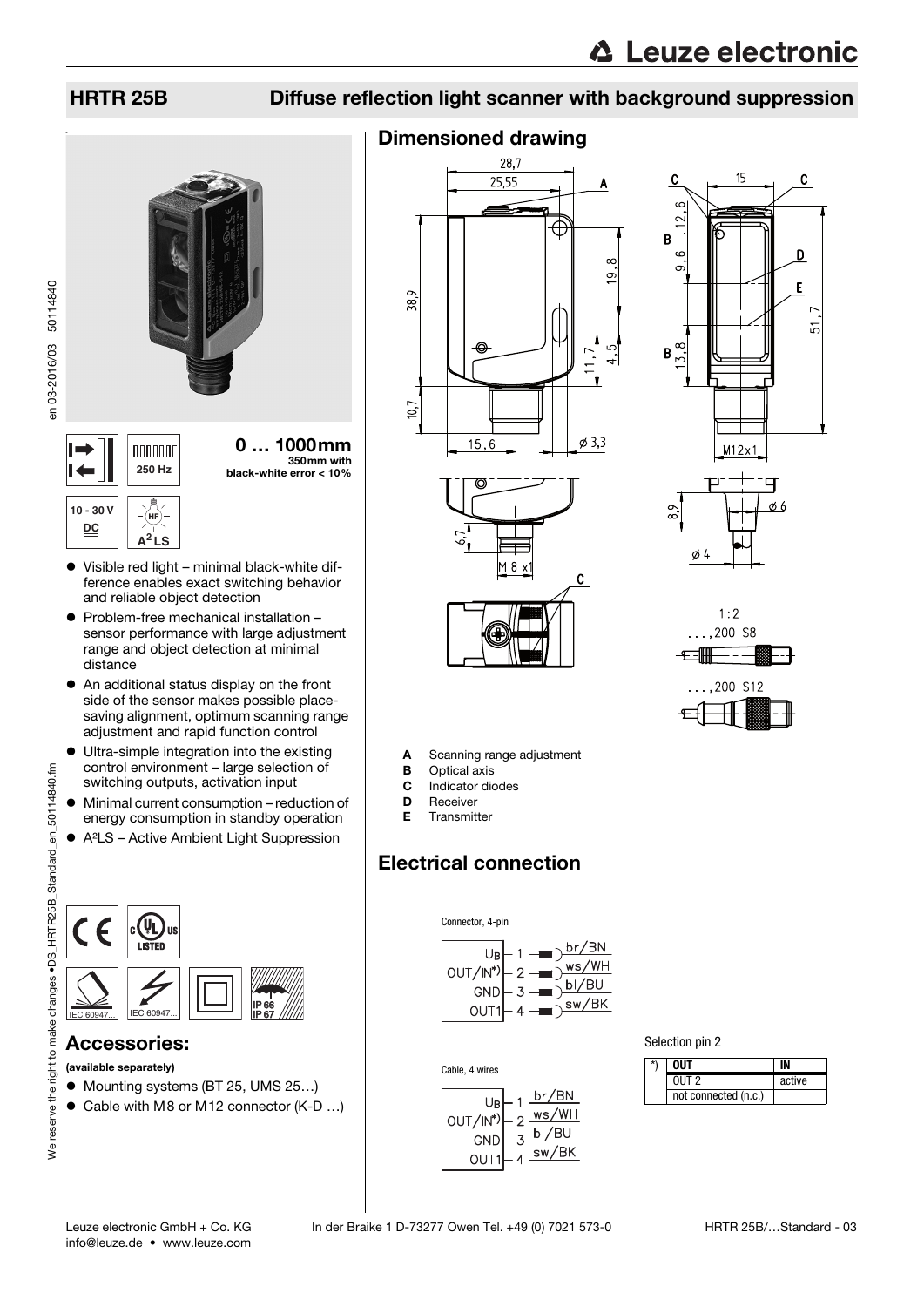# **△ Leuze electronic**

## HRTR 25B

## Tables



Scanning range [mm]

## Diagrams



## Remarks

#### **Operate in accordance with intended use!**

- This product is not a safety sensor and is not intended as personnel
- protection. The product may only be put into operation by competent persons.
- $\ddot{\phi}$  Only use the product in accor-
- dance with the intended use.



0 … 1000mm

see tables<br>50 ... 1000mm<br>up to 350mm

1) Typ. scan. range limit/adjustment range: max. achievable scanning range/adjustment range for light objects (white 90%)

- 2) Scanning range: recommended scanning range for objects with different diffuse reflection<br>3) Average life expectancy 100,000h at an ambient temperature of 25 °C
- 3) Average life expectancy 100,000h at an ambient temperature of 25°C<br>4) For UL applications: for use in class 2 circuits according to NEC only
- For UL applications: for use in class 2 circuits according to NEC only
- 5) The push-pull switching outputs must not be connected in parallel 6) Pin 2: unassigned, hence especially suitable for the connection to AS-interface I/O coupling modules
- 
- 7) UL certified in the temperature range -30°C to 60°C
- 8) 2=polarity reversal protection, 3=short-circuit protection for all transistor outputs
- Rating voltage: 50V

**Specifications** 

Typ. scanning range limit <sup>1)</sup>

Optical data

Scanning range<sup>2)</sup>

Adjustment range 1)

10)These proximity switches shall be used with UL Listed Cable assemblies rated 30V, 0.5A min, in the field installation, or equivalent (categories: CYJV/CYJV7 or PVVA/PVVA7)

### **UL REQUIREMENTS**

## Enclosure Type Rating: Type 1 **For Use in NFPA 79 Applications only.**

Adapters providing field wiring means are available from the manufacturer. Refer to manufacturers information. **CAUTION** – the use of controls or adjustments or performance of procedures other than those specified herein may result

in hazardous radiation exposure. **ATTENTION !** Si d'autres dispositifs d'alignement que ceux préconisés ici sont utilisés ou s'il est procédé autrement qu'in-

diqué, cela peut entraîner une exposition à des rayonnements et un danger pour les personnes.

# free group (in accordance with EN 62471)<br>IEC 60947-5-2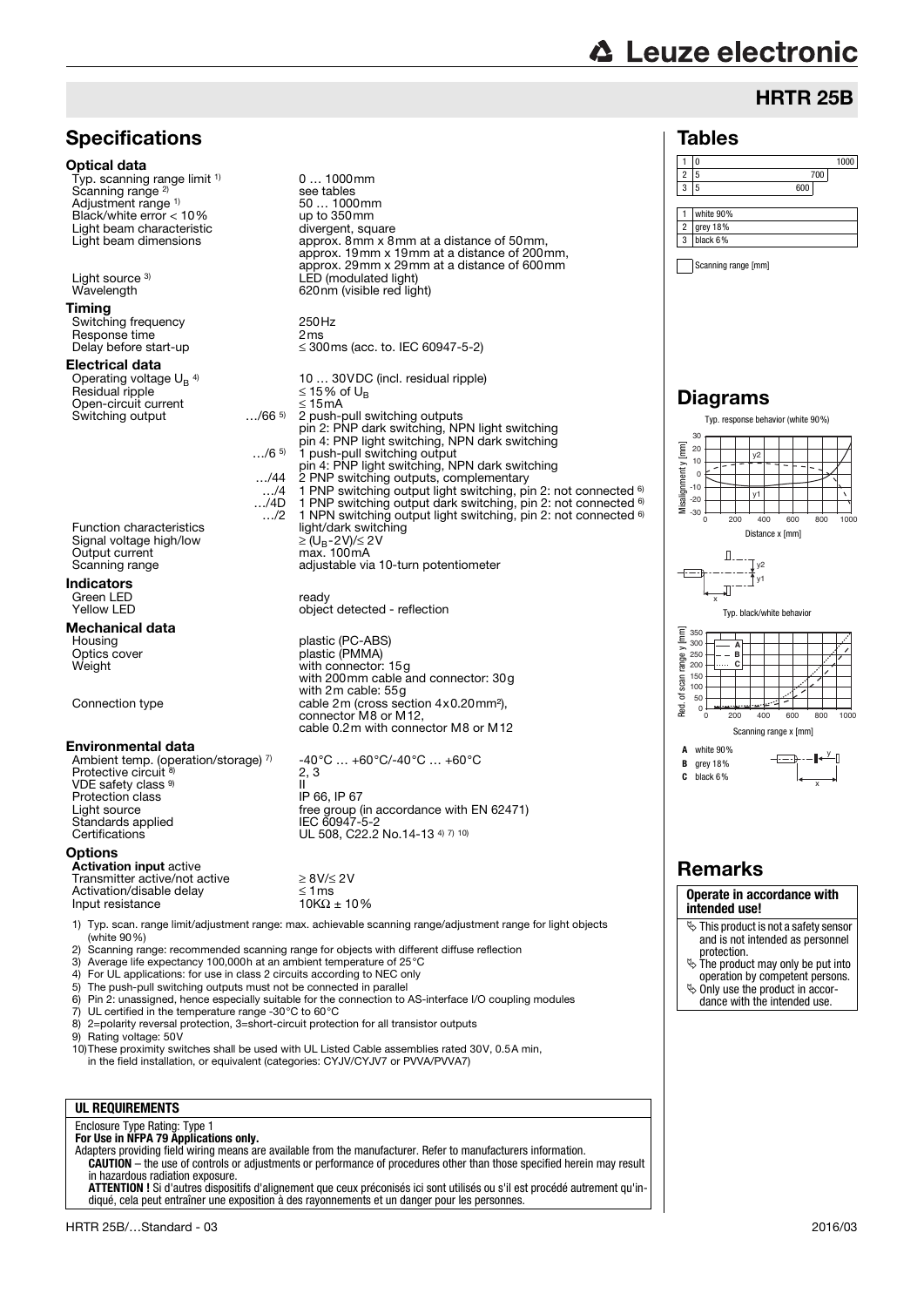## HRTR 25B Diffuse reflection light scanner with background suppression

## Part number code

|                              |                                                                                                                                            | $H$ R T R | 2 5<br>В | 6 6<br>8 | 0<br>$\bf{0}$<br>2 | S<br>$\overline{2}$<br>1 <sup>1</sup> |
|------------------------------|--------------------------------------------------------------------------------------------------------------------------------------------|-----------|----------|----------|--------------------|---------------------------------------|
|                              |                                                                                                                                            |           |          |          |                    |                                       |
| <b>Operating principle</b>   |                                                                                                                                            |           |          |          |                    |                                       |
| <b>HRT</b>                   | Diffuse reflection light scanners with background suppression                                                                              |           |          |          |                    |                                       |
|                              |                                                                                                                                            |           |          |          |                    |                                       |
| <b>Operating principle</b>   |                                                                                                                                            |           |          |          |                    |                                       |
| N/A                          | Infrared light                                                                                                                             |           |          |          |                    |                                       |
| R                            | <b>Red light</b>                                                                                                                           |           |          |          |                    |                                       |
|                              |                                                                                                                                            |           |          |          |                    |                                       |
| <b>Construction/version</b>  |                                                                                                                                            |           |          |          |                    |                                       |
| 25B                          | 25B Series                                                                                                                                 |           |          |          |                    |                                       |
|                              | Switching output/function (OUT 1: pin 4, OUT 2: pin 2)                                                                                     |           |          |          |                    |                                       |
| /66                          | 2 x push-pull transistor output, OUT 1: light switching, OUT 2: dark switching                                                             |           |          |          |                    |                                       |
| /6                           | 1 x push-pull transistor output, OUT 1: light switching, OUT 2: not connected (n. c.)                                                      |           |          |          |                    |                                       |
| /44                          | 2 x PNP transistor output, OUT 1: light switching, OUT 2: dark switching                                                                   |           |          |          |                    |                                       |
| /4                           | 1 x PNP transistor output, OUT 1: light switching, OUT 2: not connected (n. c.)                                                            |           |          |          |                    |                                       |
| /4D                          | 1 x PNP transistor output, OUT 1: dark switching, OUT 2: not connected (n. c.)                                                             |           |          |          |                    |                                       |
| $\sqrt{2}$                   | 1 x NPN transistor output, OUT 1: light switching, OUT 2: not connected (n. c.)                                                            |           |          |          |                    |                                       |
|                              |                                                                                                                                            |           |          |          |                    |                                       |
| <b>Equipment</b>             |                                                                                                                                            |           |          |          |                    |                                       |
| .8                           | <b>Activation input</b>                                                                                                                    |           |          |          |                    |                                       |
|                              |                                                                                                                                            |           |          |          |                    |                                       |
| <b>Light spot</b>            |                                                                                                                                            |           |          |          |                    |                                       |
| N/A                          | Standard light spot                                                                                                                        |           |          |          |                    |                                       |
| -S                           | Small light spot                                                                                                                           |           |          |          |                    |                                       |
| -XL                          | Elongated light spot                                                                                                                       |           |          |          |                    |                                       |
| <b>Electrical connection</b> |                                                                                                                                            |           |          |          |                    |                                       |
| N/A                          | Cable, PVC, standard length 2000mm, 4-wire                                                                                                 |           |          |          |                    |                                       |
| -S8                          | M8 connector, 4 pin (plug)                                                                                                                 |           |          |          |                    |                                       |
| $-S12$                       | M12 connector, 4 pin (plug)                                                                                                                |           |          |          |                    |                                       |
| ,200-S8                      | Cable, PVC, length 200mm with M 8 connector, 4 pin, axial (plug)                                                                           |           |          |          |                    |                                       |
| $,200 - S8.1$                | Cable, PVC, 200 mm length with M 8 connector, 4-pin, axial (plug),<br>NM construction with snap locking in accordance with IEC 61076-2-101 |           |          |          |                    |                                       |

**,200-S12** Cable, PVC, length 200mm with M 12 connector, 4 pin, axial (plug)

## Order guide

[The sensors listed here are preferred types; current information at](http://www.leuze.com) www.leuze.com

| Order code             | Part No. |
|------------------------|----------|
| HRTR 25B/66-S12        | 50114491 |
| HRTR 25B/4D.200-S8.1   | 50115135 |
| HRTR 25B/4D.200-S8     | 50115136 |
| HRTR 25B/4D,200-S12    | 50115137 |
| <b>HRTR 25B/4D-S12</b> | 50115138 |
| <b>HRTR 25B/6</b>      | 50115140 |
| HRTR 25B/6.8-S12       | 50115141 |
| HRTR 25B/6-S12         | 50115144 |
| <b>HRTR 25B/44-S8</b>  | 50115146 |
| HRTR 25B/44-S12        | 50115147 |
| <b>HRTR 25B/66</b>     | 50115150 |
| HRTR 25B/66.200-S8     | 50115151 |
| HRTR 25B/66,200-S12    | 50115152 |
| <b>HRTR 25B/66-S8</b>  | 50115153 |